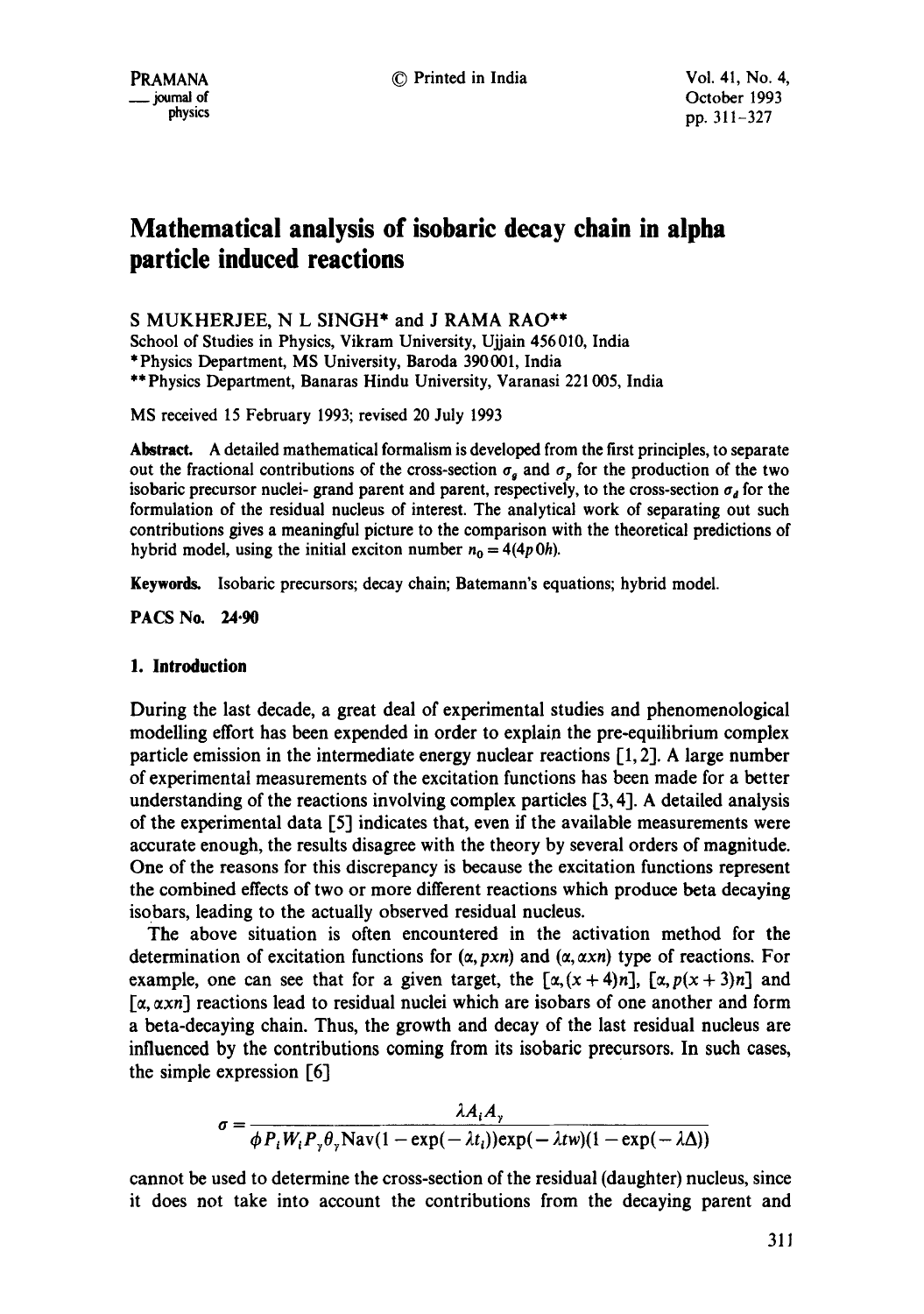#### *S Mukherjee, N L Singh and J Rama Rao*

grandparent isobars (these include the contributions during their growth throughout the period of irradiation and also later due to their decay).

In the earlier reports on such inclusive excitation functions, no mention has been made about the possible isobaric precursor contributions  $\lceil 3 \rceil$  and no attempt has been made to account for them quantitatively. In the present work, a detailed formalism is developed from the first principles to separate out exactly, point-by-point, the isobaric precursor contributions from the measured excitation functions relevant to the particular reaction under study. This will enable a direct comparison of the theory and experiment for a single specified reaction.

With this end in view, the activation cross-section of four  $(\alpha, xnypza)$  types of reactions on the target element niobium, in the energy range from threshold to 120 MeV, were adopted from our earlier measurements  $[5]$ , for the analysis of isobaric precursor contributions, and to compare the results with the relevant theoretical calculations, on the basis of hybrid model [7].

#### **2. Mathematical formalism**

Let T be a target containing  $N_T$  nuclei per unit area and  $\phi$  be the flux of  $\alpha$ -particles incident on it for a period of time x. During this period of irradiation, three isobaric nuclei, G, P and D are produced through  $(\alpha, xn)$ ,  $(\alpha, px'n)$  and  $(\alpha, \alpha x''n)$  reactions with cross-sections  $\sigma_q$ ,  $\sigma_p$  and  $\sigma_d$  respectively. Also the isobaric nuclei are all radioactive with disintegration constants  $\lambda_g$ ,  $\lambda_p$  and  $\lambda_d$  respectively and forming a radioactive decay chain

$$
G \xrightarrow{\lambda_g} P \xrightarrow{\lambda_p} D \xrightarrow{\lambda_d}
$$

to be designated by the notation that G stands for grandparent, P stands for parent and D for the daughter nucleus.

After a period of irradiation,  $x$ , the products are allowed to decay for a waiting time  $t_a$  and then the activity of the daughter nucleus D is measured up to the time  $t<sub>b</sub>$  starting from  $t<sub>a</sub>$ .

Treating T as a long-lived ( $\lambda_T \simeq 0$ ) leading member of a (fictitious) radioactive series

$$
T \xrightarrow[\sigma_g]{\lambda_T} G \xrightarrow{\lambda_g} P \xrightarrow{\lambda_p} D \xrightarrow{\lambda_d}
$$

the reaction yield of the grandparent G through  $(\alpha, xn)$  reaction with cross-section  $\sigma<sub>g</sub>$  can be simulated by using standard Batemann's equations [8] and making the substitutions,

and

$$
\lambda_T \simeq 0.
$$

 $T\lambda_T = \phi N_T \sigma_a$ 

Similarly, the reaction yield of the parent P through  $(\alpha, px'n)$  reaction with crosssection  $\sigma_p$  can be simulated by the (fictitious) radioactive series

$$
T \xrightarrow{\lambda_T} P \xrightarrow{\lambda_p} D \xrightarrow{\lambda_g} T
$$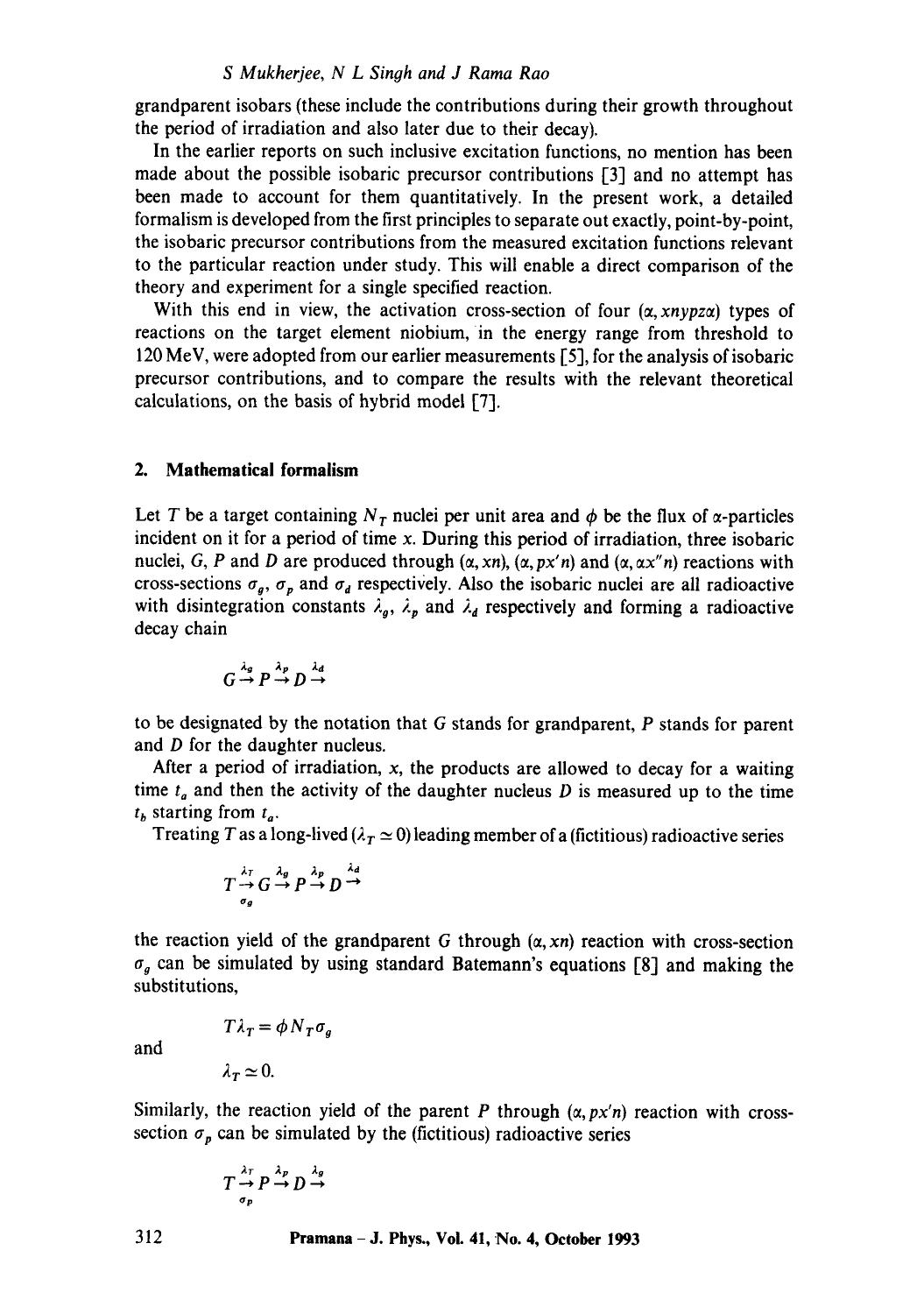with the following substitutions in Batemann's equations:

$$
T\lambda_T = \phi N_T \sigma_p
$$
  

$$
\lambda_T \simeq 0.
$$

Likewise the direct production of the daughter nucleus D through the reaction  $(\alpha, \alpha x^n n)$ with a cross-section  $\sigma_d$  can be simulated by the (imaginary) radioactive series

$$
T \xrightarrow[\sigma_d]{\lambda_T} D \xrightarrow[\sigma_d]{\lambda_d}
$$

with the following substitutions in Batemann's equations

$$
T\lambda_T = \phi N_T \sigma_d
$$

and

and

$$
\lambda_T \simeq 0
$$

For simplicity of notation, let the letters  $T$ ,  $G$ ,  $P$  and  $D$  also stand for the numbers of radioactive nuclei of that kind, present at the instant of time under consideration.

The above described scenario can be schematically represented as follows:



*Stage* 1: *Up to the end of irradiation (x)* 

According to Batemann's equation,

$$
G\lambda_g = (T\lambda_T) \frac{\lambda_g}{\lambda_g - \lambda_T} \left[ 1 - \exp(-(\lambda_g - \lambda_T) x) \right]
$$

Substituting

$$
\lambda_T = 0,
$$
  

$$
T \lambda_T = \phi N_T \sigma_g
$$

One has

$$
G_x = \frac{\phi N_T \sigma_g}{\lambda_g} (1 - \exp(-\lambda_g x))
$$
(1)  

$$
P_1 \lambda_p = T \lambda_T \left[ \frac{\lambda_g}{\lambda_g - \lambda_T} \frac{\lambda_p}{\lambda_p - \lambda_T} \frac{\lambda_g}{\lambda_T - \lambda_g} \frac{\lambda_p}{\lambda_p - \lambda_g} \exp(-(\lambda_g - \lambda_T) x) + \frac{\lambda_g}{\lambda_g - \lambda_p} \frac{\lambda_p}{\lambda_T - \lambda_p} \exp(-(\lambda_p - \lambda_T) x) \right].
$$

**Pramana- J. Phys., Vol. 41, No. 4, October 1993 313**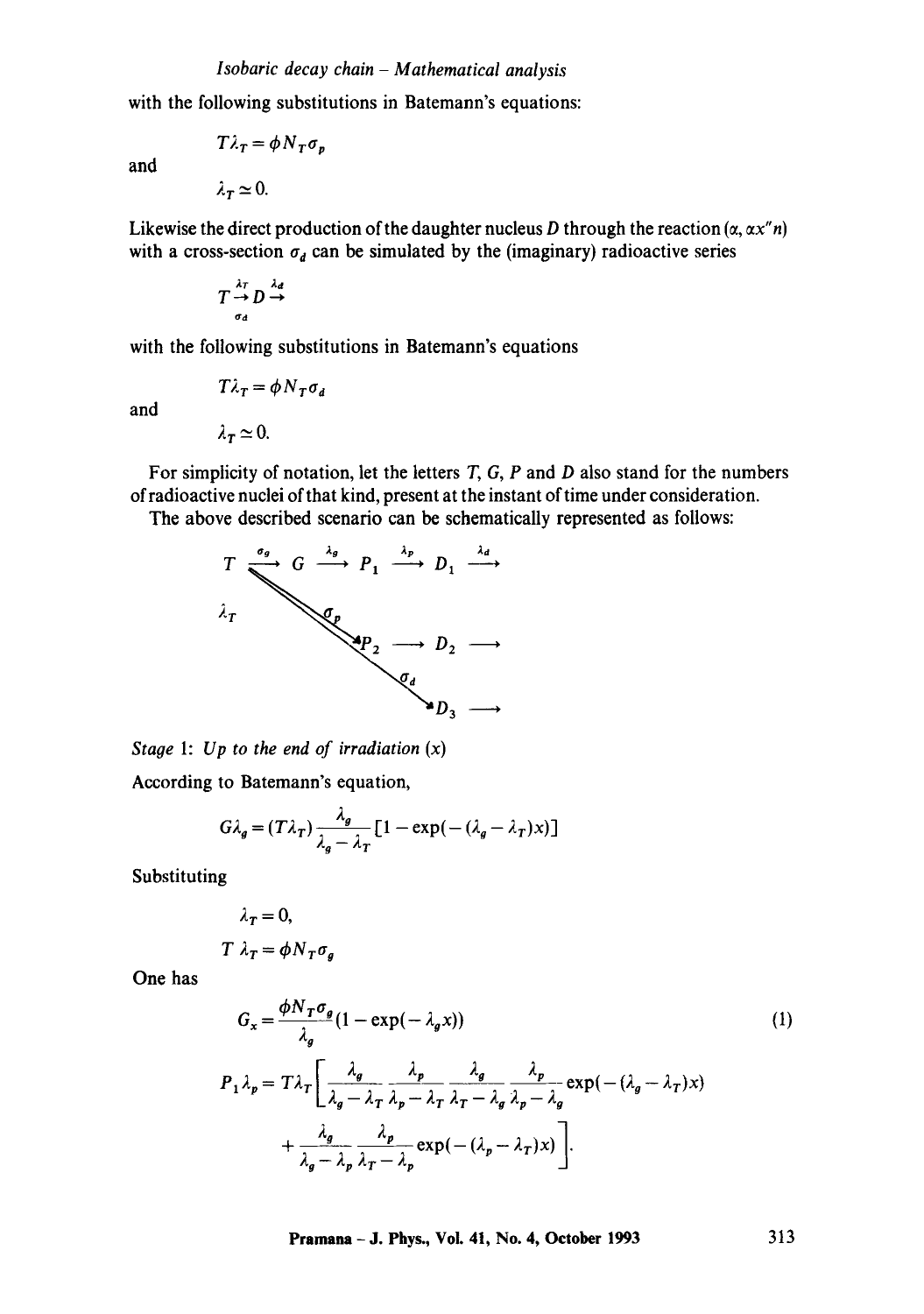Substituting

$$
\lambda_T = 0,
$$
  

$$
T\lambda_T = \phi N_T \sigma_g
$$

One has,

$$
P_1 = \frac{\phi N_T \sigma_g}{\lambda_p} \left[ 1 - \frac{\lambda_p}{\lambda_p - \lambda_g} \exp(-\lambda_g x) - \frac{\lambda_g}{\lambda_g - \lambda_p} \exp(-\lambda_p x) \right]
$$
 (2a)  

$$
P_2 \lambda_p = (T \lambda_T) \frac{\lambda_p}{\lambda_p - \lambda_T} [1 - \exp(-(\lambda_p - \lambda_T) x)]
$$

Substituting

One has

$$
\lambda_T = 0,
$$
  
\n
$$
T\lambda_T = \phi N_T \sigma_p
$$
  
\n
$$
P_2 = \frac{\phi N_T \sigma_p}{\lambda_p} (1 - \exp(-\lambda_p x)).
$$
\n(2b)

Combining (2a) and (2b), one defines

$$
P_x = P_1 + P_2
$$
  
\n
$$
P_x = \frac{\phi N_T \sigma_g}{\lambda_p} \left( 1 - \frac{\lambda_p}{\lambda_p - \lambda_g} \exp(-\lambda_g x) - \frac{\lambda_g}{\lambda_g - \lambda_p} \exp(-\lambda_p x) \right)
$$
  
\n
$$
+ \frac{\phi N_T \sigma_p}{\lambda_p} (1 - \exp(-\lambda_p x))
$$
\n(3)

Similarly using Batemann's equations and making suitable substitutions, one gets

$$
D_1 = \frac{N_T \phi \sigma_g}{\lambda_d} \left( 1 - \frac{\lambda_p}{\lambda_p - \lambda_g} \frac{\lambda_d}{\lambda_d - \lambda_g} \exp(-\lambda_g x) - \frac{\lambda_g}{\lambda_g - \lambda_p} \frac{\lambda_d}{\lambda_d - \lambda_p} \exp(-\lambda_p x) \right)
$$

$$
-\frac{\lambda_g}{\lambda_g - \lambda_d} \frac{\lambda_p}{\lambda_p - \lambda_d} \exp(-\lambda_d x) \tag{4a}
$$

$$
D_2 = \frac{N_T \phi \sigma_p}{\lambda_d} \left( 1 - \frac{\lambda_d}{\lambda_d - \lambda_p} \exp(-\lambda_p x) - \frac{\lambda_p}{\lambda_p - \lambda_d} \exp(-\lambda_d x) \right) \tag{4b}
$$

$$
D_3 = \frac{N_f \phi \sigma_d}{\lambda_d} (1 - \exp(-\lambda_d x))
$$
\n(4c)

By adding (4a), (4b) and (4c), one defines

$$
D_x = D_1 + D_2 + D_3
$$
  
\n
$$
D_x = \frac{\phi N_T \sigma_g}{\sigma_a} \left( 1 - \frac{\lambda_p}{\lambda_p - \lambda_g} \frac{\lambda_d}{\lambda_d - \lambda_g} \exp(-\lambda_g x) - \frac{\lambda_g}{\lambda_d - \lambda_p} \frac{\lambda_d}{\lambda_d - \lambda_p} \exp(-\lambda_p x) - \frac{\lambda_g}{\lambda_g - \lambda_d} \frac{\lambda_p}{\lambda_p - \lambda_d} \exp(-\lambda_d x) \right)
$$

**314 Pramana- J. Phys., Vol. 41, No. 4, October 1993**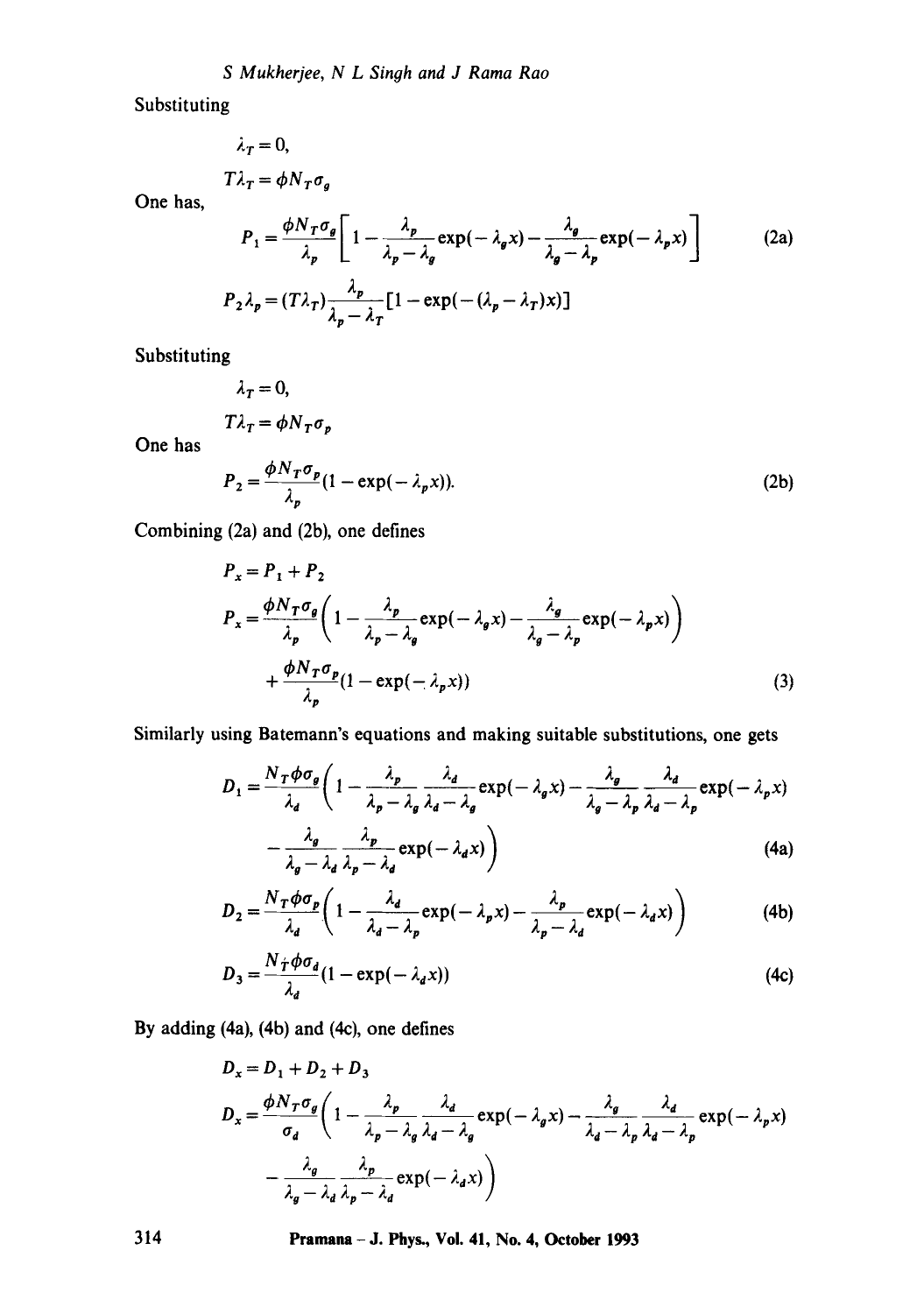*Isobaric decay chain - Mathematical analysis* 

$$
+\frac{\phi N_T \sigma_p}{\lambda_d} \left(1 - \frac{\lambda_d}{\lambda_d - \lambda_p} \exp(-\lambda_p x) - \frac{\lambda_p}{\lambda_p - \lambda_d} \exp(-\lambda_d x)\right) + \frac{\phi N_T \sigma_d}{\lambda_d} (1 - \exp(-\lambda_d x))
$$
\n(5)

*Stage 2: Irradiation ended, reaction is stopped. T is no longer present* 

$$
G \xrightarrow{\lambda_g} P \xrightarrow{\lambda_p} D \xrightarrow{\lambda_d}
$$

At the start of the series decay,  $(t = 0)$ ,  $G = G_x$ ,  $P = P_x$  and  $D = D_x$ .

$$
G = G_x \exp(-\lambda_a t)
$$
 is the grandparent

To obtain  $P$  the rate equation is,

$$
\frac{dP}{dt} = G\lambda_g - P\lambda_p
$$
  
\n
$$
\exp(\lambda_p t) \left(\frac{dP}{dt} + P\lambda_p\right) = (G\lambda_g) \exp(\lambda_p t)
$$
  
\n
$$
\frac{d}{dt} (P \exp(\lambda_p t)) = G\lambda_g \exp(\lambda_p t)
$$

Integrating above equation, one gets

$$
P \exp(\lambda_p t) = G_x \lambda_g \int \exp(-\lambda_g t) \exp(\lambda_p t) dt + K_p
$$

$$
= \frac{G_x \lambda_g}{\lambda_p - \lambda_g} \exp((\lambda_p - \lambda_g)t) + K_p
$$

At  $t=0, P=P_x$ 

$$
P_x = \frac{G_x \lambda_g}{\lambda_p - \lambda_g} + K_p
$$
  
\n
$$
K_p = P_x - \frac{G_x \lambda_g}{\lambda_p - \lambda_g}
$$
  
\n
$$
P = \frac{G_x \lambda_g}{\lambda_p - \lambda_g} (\exp(-\lambda_g t) - \exp(-\lambda_p t)) + P_x \exp(-\lambda_p t)
$$
 (6)

To solve for  $D$ , the rate equation is

$$
\frac{dD}{dt} = \lambda_p P - \lambda_d D
$$

$$
\frac{dD}{dt} + \lambda_d D = \lambda_p P
$$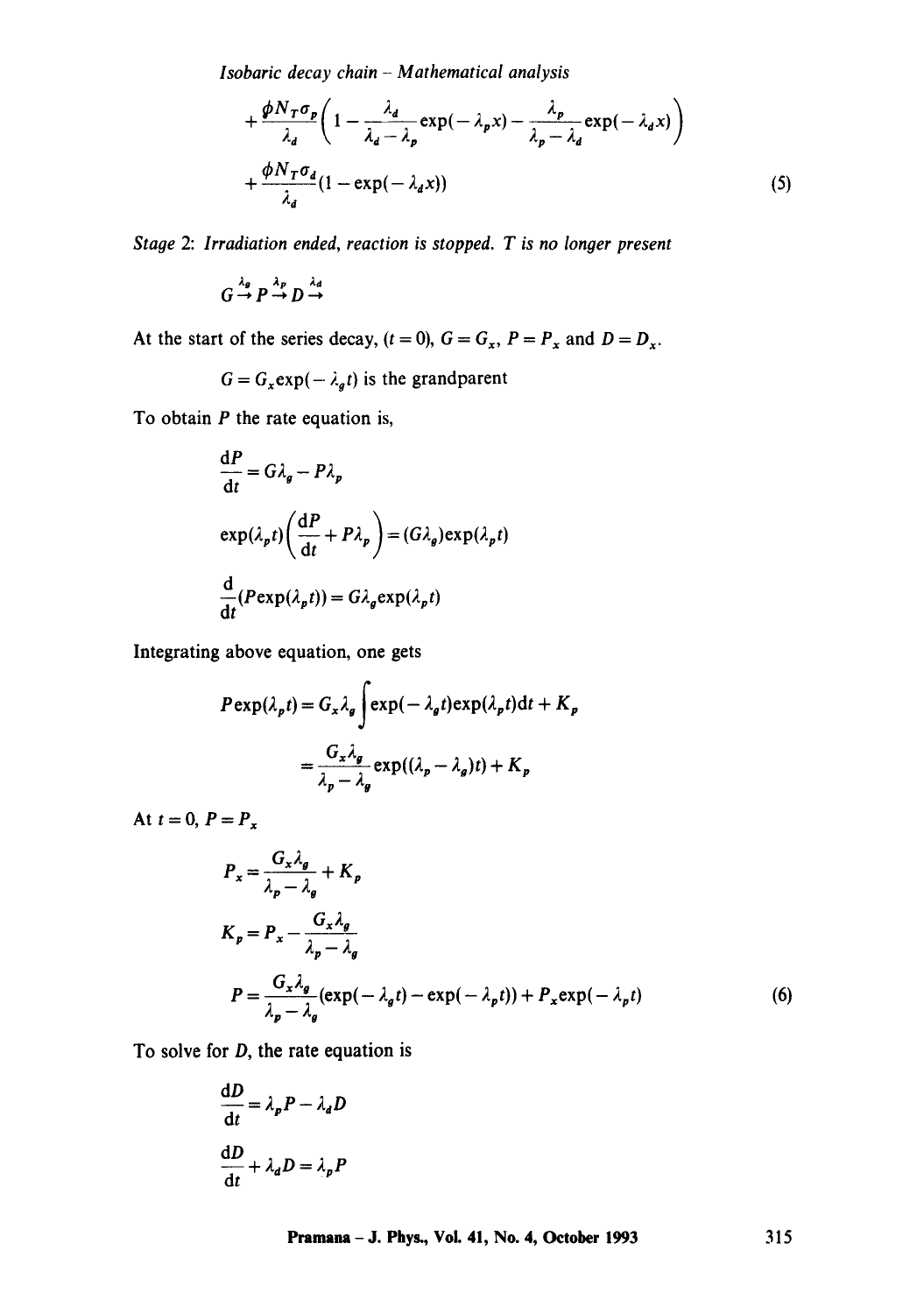*S Mukherjee, N L Sinyh and J Rama Rao* 

$$
D \exp(\lambda_d t) = \int \lambda_p P \exp(\lambda_d t) dt
$$
  
=  $\lambda_p \int \left\{ \frac{G_x \lambda_g}{\lambda_p - \lambda_g} \left[ \exp((\lambda_d - \lambda_g)t) - \exp((\lambda_d - \lambda_p)t) \right] \right\}$   
+  $P_x \exp((\lambda_d - \lambda_p)t) \left\} dt$   
=  $\lambda_p \left[ \frac{G_x \lambda_g}{\lambda_p - \lambda_g} \left\{ \frac{\exp(\lambda_d - \lambda_g)t}{(\lambda_d - \lambda_g)} - \frac{\exp(\lambda_d - \lambda_p)t}{(\lambda_d - \lambda_p)} \right\} \right]$   
+  $\frac{P_x}{\lambda_d - \lambda_p} \exp((\lambda_d - \lambda_p)t) \left] + K_d$ 

At  $t=0, D=D_x$ 

Therefore

$$
K_d = D_x - \lambda_p \left[ \frac{G_x \lambda_g}{\lambda_p - \lambda_g} \left\{ \frac{1}{\lambda_d - \lambda_g} - \frac{1}{\lambda_d - \lambda_p} \right\} + \frac{P_x}{\lambda_d - \lambda_p} \right]
$$

Therefore

$$
D = \lambda_p \left[ \frac{G_x \lambda_g}{\lambda_p - \lambda_g} \left\{ \frac{\exp(-\lambda_g t)}{\lambda_d - \lambda_g} - \frac{\exp(-\lambda_p t)}{\lambda_d - \lambda_p} \right\} \right]
$$
  
+ 
$$
\frac{P_x}{\lambda_d - \lambda_p} \exp(-\lambda_p t) \right] + D_x \exp(-\lambda_d t)
$$
  
- 
$$
\lambda_p \left[ \frac{G_x \lambda_g}{\lambda_p - \lambda_g} \left\{ \frac{1}{\lambda_d - \lambda_g} - \frac{1}{\lambda_d - \lambda_p} \right\} + \frac{P_x}{\lambda_d - \lambda_p} \right] \exp(-\lambda_d t)
$$
  

$$
D = \lambda_p \left[ \frac{G_x \lambda_g}{\lambda_p - \lambda_g} \left\{ \frac{\exp(-\lambda_g t) - \exp(-\lambda_d t)}{\lambda_d - \lambda_g} \right\} - \left( \frac{\exp(-\lambda_p t) - \exp(-\lambda_d t)}{\lambda_d - \lambda_p} \right) \right\}
$$
  
+ 
$$
\frac{P_x}{\lambda_d - \lambda_p} (\exp(-\lambda_p t) - \exp(-\lambda_d t)) \right] + D_x \exp(-\lambda_d t) \qquad (7)
$$

The number of radioactive daughter nuclei that have decayed in the time between  $t_a$  and  $t_b$  be designated as  $[D_a]_L^{t_b}$ . Then

$$
[D_d]_{t_a}^{t_b} =
$$
  
= 
$$
\int_{t_a}^{t_b} \lambda_d D dt = \left\{ \left[ \frac{\lambda_d \lambda_p \lambda_g G_x}{\lambda_p - \lambda_g} \frac{1}{\lambda_d - \lambda_g} \left( \frac{\exp(-\lambda_g t)}{\lambda_g} - \frac{\exp(-\lambda_d t)}{\lambda_d} \right) \right] - \frac{1}{\lambda_d - \lambda_p} \left( \frac{\exp(-\lambda_p t)}{\lambda_p} - \frac{\exp(-\lambda_d t)}{\lambda_d} \right) \right\} +
$$
  

$$
\frac{\lambda_p \lambda_d P_x}{\lambda_d - \lambda_p} \left( \frac{\exp(-\lambda_p t)}{\lambda_p} - \frac{\exp(-\lambda_d t)}{\lambda_d} \right) + \lambda_d D_x \left( \frac{\exp(-\lambda_d t)}{\lambda_d} \right) \right\}^{t_b}_{t_a}.
$$

**316 Pramana- J. Phys., VoL 41, No. 4, October 1993**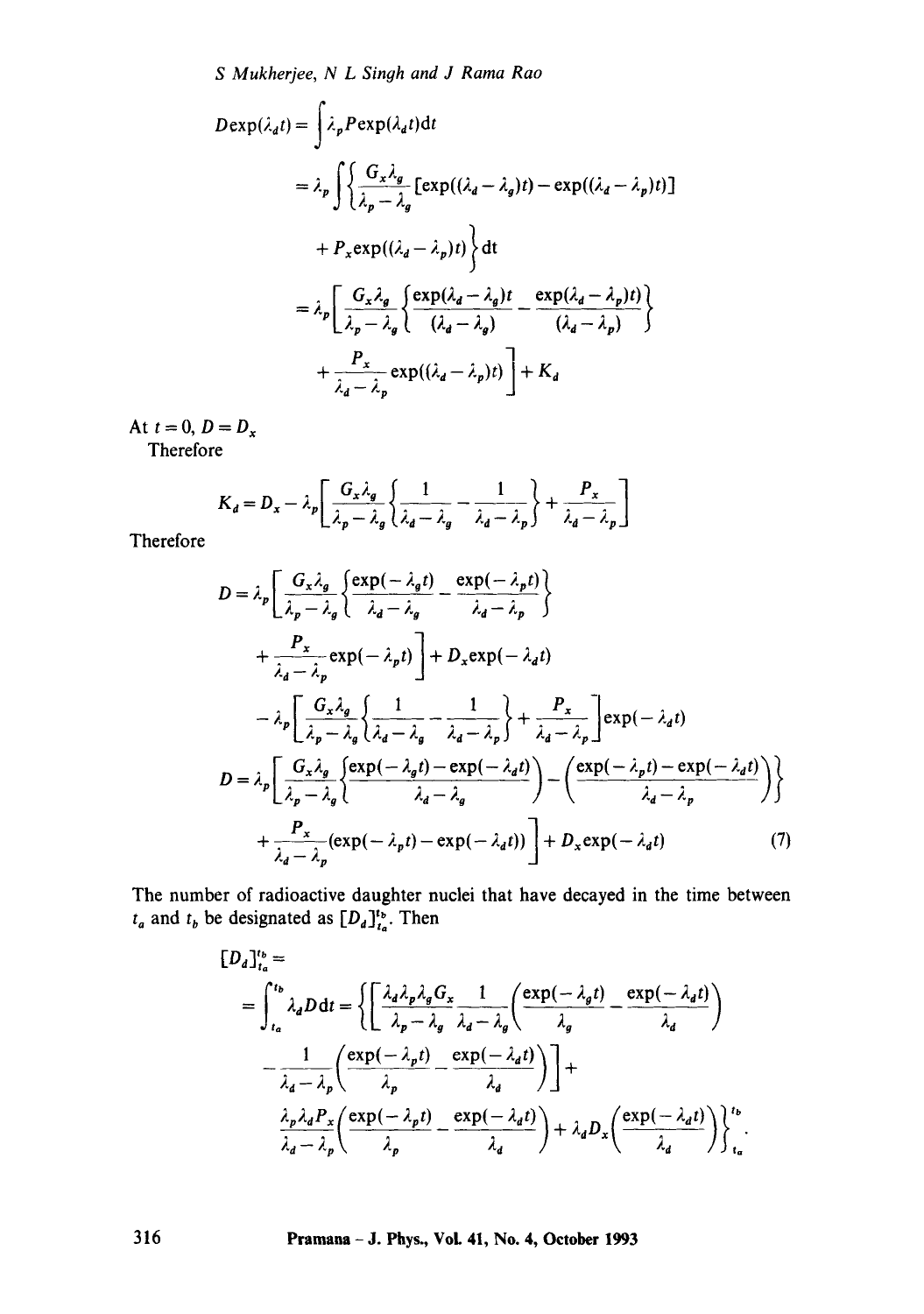Therefore

$$
[D_d]_{t_0}^{t_0} = G_x \lambda_g \left[ \frac{\lambda_p \lambda_d (\exp(-\lambda_q t_a) - \exp(-\lambda_q t_b))}{(\lambda_p - \lambda_g)(\lambda_d - \lambda_g)} + \frac{\lambda_p \lambda_d (\exp(-\lambda_p t_a) - \exp(-\lambda_p t_b))}{(\lambda_q - \lambda_p)(\lambda_q - \lambda_p)} + \frac{\lambda_p \lambda_d (\exp(-\lambda_d t_a) - \exp(-\lambda_d t_b))}{(\lambda_q - \lambda_d)(\lambda_p - \lambda_d)} \right]
$$
  
\n
$$
P_x \lambda_g \left[ \frac{\lambda_d}{\lambda_d - \lambda_g} \left\{ \left( \frac{\exp(-\lambda_d t_a) - \exp(-\lambda_d t_b)}{\lambda_g} \right) \right\} - \left( \frac{\exp(-\lambda_d t_a) - \exp(-\lambda_d t_b)}{\lambda_d} \right) \right\}
$$
  
\n
$$
+ D_x \lambda_d \left( \frac{\exp(-\lambda_d t_a) - \exp(-\lambda_d t_b)}{\lambda_d} \right) \right]
$$
  
\n
$$
[D_d]_{t_0}^{t_0} = \phi N_T \sigma_g (1 - \exp(-\lambda_g x)) \left[ \frac{\lambda_p \lambda_d (\exp(-\lambda_q t_a) - \exp(-\lambda_q t_b)}{(\lambda_p - \lambda_g)(\lambda_d - \lambda_g)} + \frac{\lambda_p \lambda_d (\exp(-\lambda_d t_a) - \exp(-\lambda_p t_b))}{(\lambda_q - \lambda_g)(\lambda_q - \lambda_g)} \right]
$$
  
\n
$$
+ \phi N_T \sigma_g \left( 1 - \frac{\lambda_p}{\lambda_p - \lambda_g} \exp(-\lambda_g x) - \frac{\lambda_g}{\lambda_g - \lambda_p} \exp(-\lambda_p x) \right)
$$
  
\n
$$
\times \left[ \frac{\lambda_d}{\lambda_d - \lambda_p} \left\{ \left( \frac{\exp(-\lambda_p t_a) - \exp(-\lambda_q t_b)}{\lambda_p} \right) \right\} - \left( \frac{\exp(-\lambda_d t_a) - \exp(-\lambda_d t_b)}{\lambda_d} \right) \right\}
$$
  
\n
$$
+ \phi N_T \sigma_g (1 - \exp(-\lambda_p x)) \left[ \frac{\lambda_d}{\lambda_d - \lambda_p} \left\{ \left( \frac{\exp(-\lambda_p t_a) - \exp(-\lambda_p t_b)}{\lambda_p} \right) \right\} - \left( \frac{\exp(-\lambda_d t_a) - \exp(\lambda_d t_b)}{\lambda_d} \right) \right\}
$$

**Pramana- J. Phys., Vol. 41, No. 4, October 1993 317**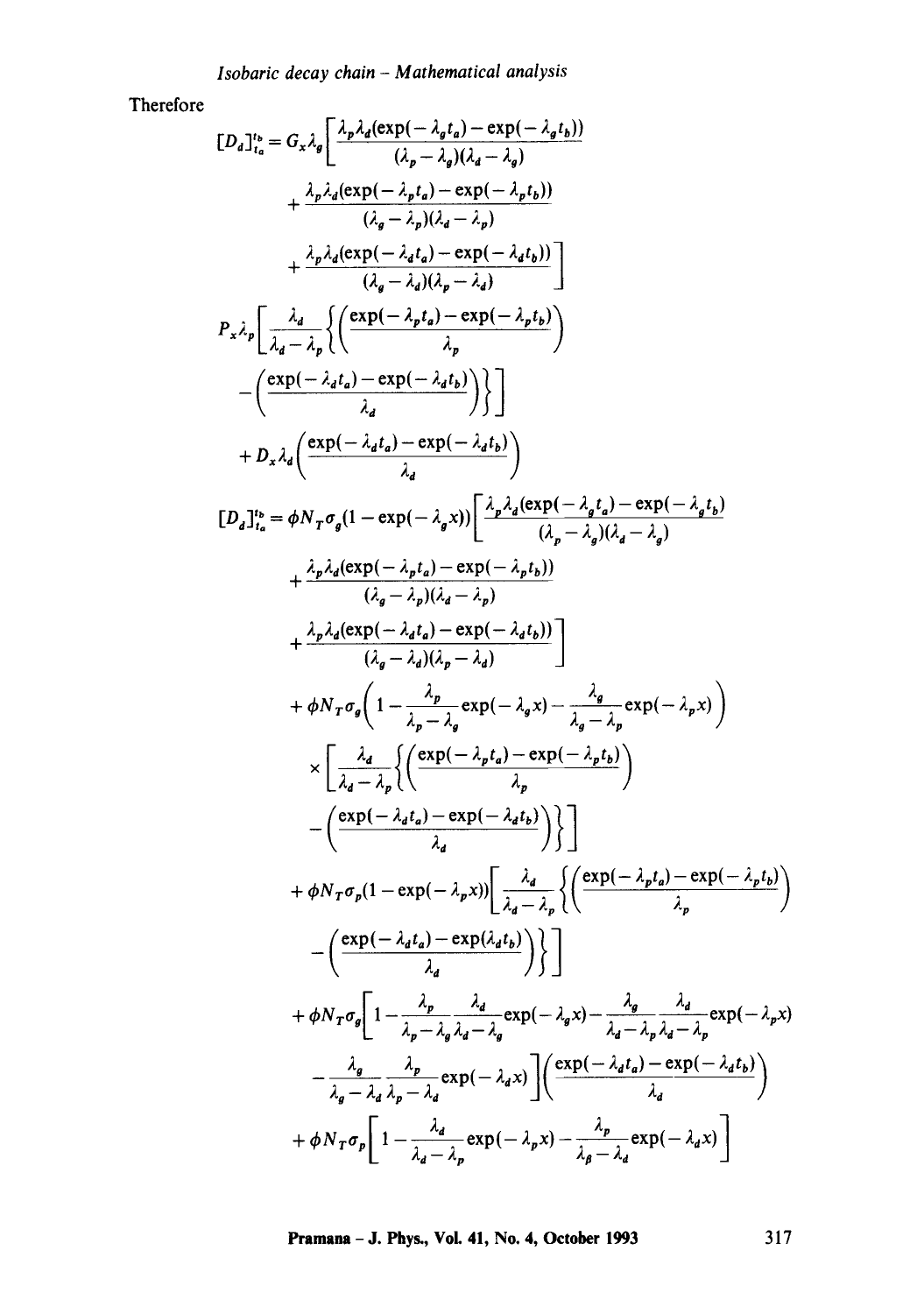*S Mukherjee, N L Singh and J Rama Rao* 

$$
\times \left( \frac{\exp(-\lambda_d t_a) - \exp(-\lambda_d t_b)}{\lambda_d} \right)
$$
  
+  $\phi N_T \sigma_d (1 - \exp(-\lambda_d x)) \left( \frac{\exp(-\lambda_d t_a) - \exp(-\lambda_d t_b)}{\lambda_d} \right)$  (8)

These  $[D_d]_{t_a}^{t_b}$  nuclei that have decayed in the time interval between  $t_a$  and  $t_b$ , have emitted characteristic y-rays of energy  $E<sub>y</sub>$  with an abundance of  $\theta<sub>y</sub>$  per decay and these  $\gamma$ -rays are detected by a detector, with a photopeak efficiency  $P_{\gamma}$  corresponding to the energy  $E_y$  and the given geometry and recorded as a full energy peak of area  $A_y$ .

Therefore

where

$$
A_{\gamma} = [D_d]_{t_a}^{t_b} \theta_{\gamma} P_{\gamma}
$$
  

$$
[D_d]_{t_a}^{t_b} = \frac{A_{\gamma}}{\theta_{\gamma} P_{\gamma}}
$$
 (9)

Also,  $N_T$  the number of target atoms per unit area is

$$
N_T = \frac{w_i p_i N_{AV}}{A_i} \tag{10}
$$

where  $w_i$  is the weight of the target foil per unit area,  $P_i$  is the abundance of the target isotope,  $A_i$  is the mass number of the target and  $N_{AV}$  is the Avagadro number. Using (8), (9) and (10) and rearranging, one finally gets

$$
\frac{A_i A_y}{\phi w_i \theta_y p_i P_y N_{AV}} = K
$$
\n
$$
= \sigma_g (1 - \exp(-\lambda_g x)) \left[ \frac{\lambda_p \lambda_d (\exp(-\lambda_g t_a) - \exp(-\lambda_g t_b))}{(\lambda_p - \lambda_g)(\lambda_d - \lambda_g)} + \frac{\lambda_p \lambda_d (\exp(-\lambda_p t_a) - \exp(-\lambda_p t_b))}{(\lambda_g - \lambda_p)(\lambda_d - \lambda_p)} \right]
$$
\n
$$
+ \frac{\lambda_p \lambda_d (\exp(-\lambda_d t_a) - \exp(-\lambda_d t_b))}{(\lambda_g - \lambda_d)(\lambda_p - \lambda_d)} \right] \Rightarrow g_1
$$
\n
$$
+ \sigma_g \left( 1 - \frac{\lambda_p}{\lambda_p - \lambda_g} \exp(-\lambda_g x) - \frac{\lambda_g}{\lambda_g - \lambda_p} \exp(-\lambda_p x) \right)
$$
\n
$$
\times \left[ \frac{\lambda_d}{\lambda_d - \lambda_p} \left( \frac{\exp(-\lambda_p t_a) - \exp(-\lambda_p t_b)}{\lambda_p} - \frac{\exp(-\lambda_d t_a) - \exp(-\lambda_d t_b)}{\lambda_d} \right) \right] \Rightarrow g_{12}
$$
\n
$$
+ \sigma_g \left[ 1 - \frac{\lambda_p}{\lambda_p - \lambda_g} \frac{\lambda_d}{\lambda_d - \lambda_g} \exp(-\lambda_g x) - \frac{\lambda_g}{\lambda_g - \lambda_p} \frac{\lambda_d}{\lambda_d - \lambda_p} \exp(-\lambda_p x) \right]
$$
\n
$$
- \frac{\lambda_g}{\lambda_g - \lambda_d} \frac{\lambda_p}{\lambda_p - \lambda_d} \exp(-\lambda_d x) \left[ \left( \frac{\exp(-\lambda_d t_a) - \exp(-\lambda_d t_b)}{\lambda_d} \right) \right] \Rightarrow g_{13}
$$

**318 Pramana- J. Phys., Voi. 41, No. 4, October 1993**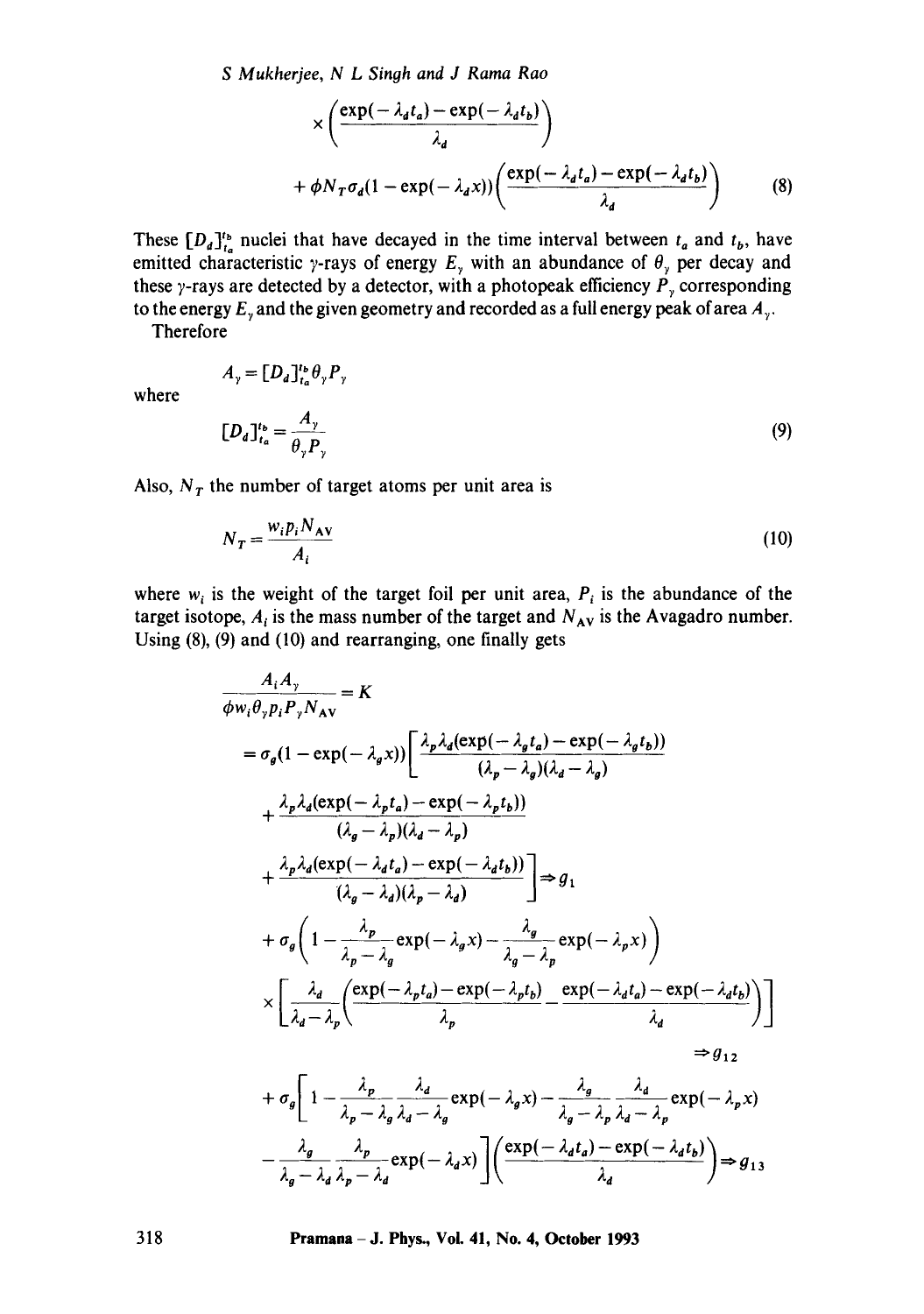*Isobaric decay chain - Mathematical analysis* 

$$
+ \sigma_p (1 - \exp(-\lambda_p x)) \left[ \frac{\lambda_d}{\lambda_d - \lambda_p} \left( \frac{\exp(-\lambda_p t_a) - \exp(-\lambda_p t_b)}{\lambda_p} \right) - \frac{\exp(-\lambda_d t_a) - \exp(-\lambda_d t_b)}{\lambda_d} \right) \right] \Rightarrow g_2
$$
  
+ 
$$
\sigma_p \left[ 1 - \frac{\lambda_d}{\lambda_d - \lambda_p} \exp(-\lambda_p x) - \frac{\lambda_p}{\lambda_p - \lambda_d} \exp(-\lambda_d x) \right]
$$
  

$$
\times \left( \frac{\exp(-\lambda_d t_a) - \exp(-\lambda_d t_b)}{\lambda_d} \right) \Rightarrow g_{23}
$$
  
+ 
$$
\sigma_d (1 - \exp(-\lambda_d x)) \left( \frac{\exp(-\lambda_d t_a) - \exp(-\lambda_d t_b)}{\lambda_d} \right) \Rightarrow g_3
$$
 (11)

Therefore,

$$
K = \sigma_g (g_1 + g_{12} + g_{13}) + \sigma_p (g_2 + g_{23}) + \sigma_d g_3 \tag{12}
$$

Dividing throughout by  $g_3$ , one gets the experimentally measured cross-section  $\sigma_{\text{cm}}$  as

$$
\sigma_{\exp} = \frac{K}{g_3} = \sigma_g \frac{(g_1 + g_{12} + g_{13})}{g_3}
$$

$$
+ \sigma_p \frac{(g_2 + g_{23})}{g_3}
$$

$$
+ \sigma_d
$$

$$
\sigma_{\exp} = \sigma_g C_g + \sigma_p C_p + \sigma_d
$$

where  $C<sub>g</sub>$  and  $C<sub>p</sub>$  defined as above represent the relative cross-sectional contributions of the isobaric precursors to the daughter nucleus under study. In other words they represent the *legacy* of the grandparent and parent to the daughter isobar.

The physical significance of the terms  $g_1, g_1, g_1, g_2, g_2, g_3$ , and  $g_3$  is understood by realizing that the activity of the daughter nucleus  $D$  at the final instant of time  $t_a$ just before activity measurement is contributed in six ways: Three isobars G, P and D contributing during two specific periods; (a) growth phase, from beginning to the end of irradiation  $(t' = 0 - x)$  and (b) decay phase, from the end of irradiation to the instant of counting  $(t' = x - t_a)$ . These contributing factors are clearly explained in table 1.

## **3. Results and discussion**

As mentioned above, the study of excitation functions is generally complicated by the possibility of isobaric precursors contributing to the cross-section of the formation of the residual nucleus of interest, particularly in the high energy region. This provides the motivation of separating out such contributions from four typical  $(\alpha, xnypz\alpha)$ reactions, namely <sup>93</sup>Nb  $[(\alpha, \alpha 3n), (\alpha, \alpha p 4n), (\alpha, 2\alpha n)$  and  $(\alpha, 2\alpha 2n)]$ , in order to show the applicability of the above formalism. The raw data of the experimentally measured excitation function for these reactions were taken from our earlier measurements [5].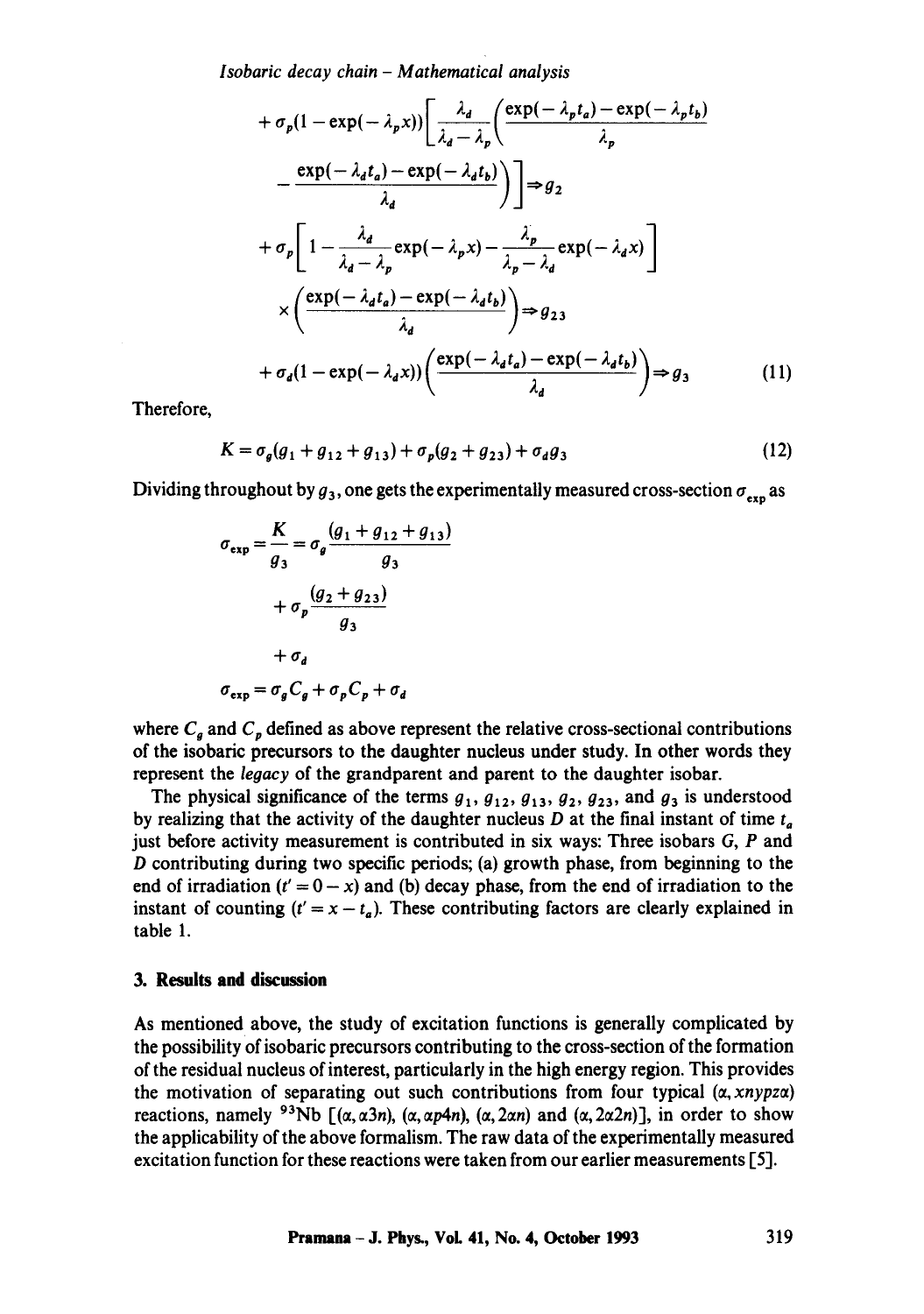#### *S Mukherjee, N L Singh and J Rama Rao*

| Term           | Contributing<br>isobar | Phases of the<br>isobar(s)   | Period of<br>contribution | Mode of<br>contribution   |
|----------------|------------------------|------------------------------|---------------------------|---------------------------|
| $g_{13}$       | G                      | Growth of P<br>Growth of D   | $0 - x$                   | $\bullet$<br>$P^{\prime}$ |
| $g_{12}$       | G                      | Growth of P<br>Decay of P    | $0 - x$<br>$x-t_a$        |                           |
| g <sub>1</sub> | G                      | Decay to $P$<br>Decay to $D$ | $x-t_a$                   |                           |
| $g_{2}$        | P                      | Growth of P<br>Growth of D   | $0 - x$                   |                           |
| $g_{23}$       | P                      | Growth of P<br>Decay to $P$  | $0 - x$<br>$x-t_a$        |                           |
| gз             | D                      | Growth of D                  | $0 - x$                   | D                         |

**Table 1.** Growth and decay phases of the three isobars. Here the  $g$ -factors are the fractions contributing to the growth and decay of the isobars.

# $3.1$ <sup>93</sup>Nb( $\alpha$ ,  $\alpha$ 3n) <sup>90</sup>Nb reaction

As indicated in the inset of figure 1, there are two isobaric contributions to the residual nucleus <sup>90</sup>Nb under study. Using the present mathematical formulation, the isobaric precursor contributions,  $C_g \sigma_g + C_p \sigma_p$ , where  $C_g$  and  $C_p$  are the calculated coefficients and  $\sigma_a$  and  $\sigma_p$  are the experimentally measured cross-sections for the two reactions, were separated point by point. As shown in table 2, the sum of these contributions is about one third the measured cross-section around 110 MeV. The dotted curve in the figure shows the contributions which are subtracted from the experimental curve, shown by thick dashes, in order to obtain exclusively the crosssections  $\sigma_d$  for the reaction under study, namely, <sup>93</sup>Nb( $\alpha$ ,  $\alpha$ 3n) <sup>90</sup>Nb. Figure 9 shows a comparison between the experimentally measured cross-sections ( $\sigma_{exp}$ ) with the exclusive cross-sections  $(\sigma_d)$  with the exclusive cross-sections  $(\sigma_d)$  obtained after separating the isobaric precursor contributions using the present mathematical formulation. Figure 9a shows that the exclusive cross-section  $(\sigma_d)$  is smaller by about a factor of 1.5 from the experimental cross-sections ( $\sigma_{\text{exp}}$ ) at the peak position.

Figure 2, shows a comparison of the experimental excitation functions, so extracted, with the theoretically predicted curve on the basis of hybrid model [7,9] using the initial exciton configuration  $n_0 = 4$  (4p0h). As it is evident from the figure, the agreement between the theoretical predictions and the exclusive cross-sections  $(\sigma_d)$ , shows a remarkable improvement as compared to the total experimental crosssections ( $\sigma_{\text{exp}}$ ), particularly in the high energy region.

# $3.2 \frac{93}{N}$  $Nb(\alpha,\alpha p4n)$  <sup>88</sup>Zr reaction

The raw experimental data along with the two important isobaric precursor contributions for this reaction are shown in figure 3. It can be seen from table 2 that, these isobaric precursor contributions are about 20% of cross-section at the maximum, that is between 90 to 100 MeV. Figure 9b shows that at the peak position, the exclusive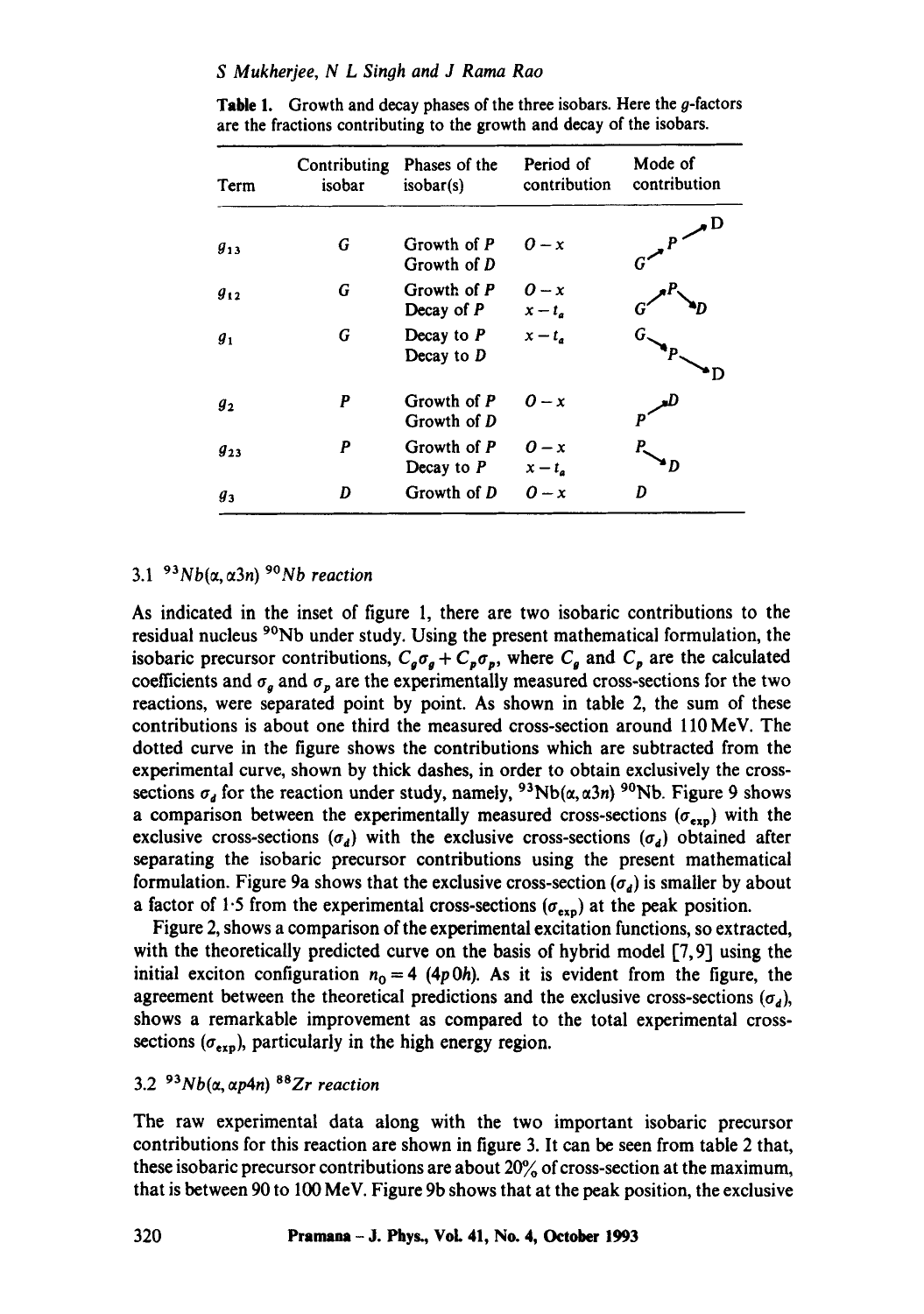

**Figure 1.** Experimental excitation function of  $93Nb(\alpha, \alpha 3n)$   $90Nb$  reaction. Dotted curve shows isobaric feeding of  $93Nb[(\alpha, 7n)+(\alpha, p6n)]$  reactions.

|              | $93Nb(\alpha, \alpha 3n)90Nb$ | $93Nb(\alpha, \alpha p4n)^{88}Zr$ | $93Nb(\alpha,2\alpha n)^{88}Y$ | $93Nb(\alpha, 2\alpha 2n)$ <sup>87</sup> Y |  |  |
|--------------|-------------------------------|-----------------------------------|--------------------------------|--------------------------------------------|--|--|
| $E_{\alpha}$ | $C_g \sigma_g + C_p \sigma_p$ | $C_g \sigma_g + C_p \sigma_p$     | $C_g \sigma_g + C_p \sigma_p$  | $C_g \sigma_g + C_p \sigma_p$              |  |  |
| (MeV)        | $\sigma_{exp}$                | $\sigma_{\rm exp}$                | $\sigma_{\text{exp}}$          | $\sigma_{\texttt{exp}}$                    |  |  |
| 90           | 0.16                          | 0.21                              | 0.28                           |                                            |  |  |
| 100          | 0.34                          | 0.19                              | 0.21                           | 0.48                                       |  |  |
| 110          | 0.33                          | 0.17                              | 0.16                           | 0.53                                       |  |  |
| 120          | 0.35                          | 0.29                              | 0.14                           | 0.37                                       |  |  |

**Table 2.** Relative contributions of the isobaric precursors in  $93Nb(\alpha, xnypzx)$ reactions. Here  $C_g \sigma_g + C_p \sigma_p$  is the total isobaric precursor contributions in the experimentally measured cross-sections  $(\sigma_{\text{avn}})$ .

cross-sections ( $\sigma_d$ ) is smaller by about a factor of 1.3 as compared to the experimentally measured cross-sections.

A comparison of the exclusive cross-section  $(\sigma_d)$  with the hybrid model predictions for this reaction is shown in figure 4. The theoretical excitation function for  $n_0 = 4(4p 0h)$  nearly reproduces the shape and also gives an agreement within a factor of 2. From the state of the art of pre-equilibrium model calculations, such a factor of two agreement is quite satisfactory for complex reactions like the present one.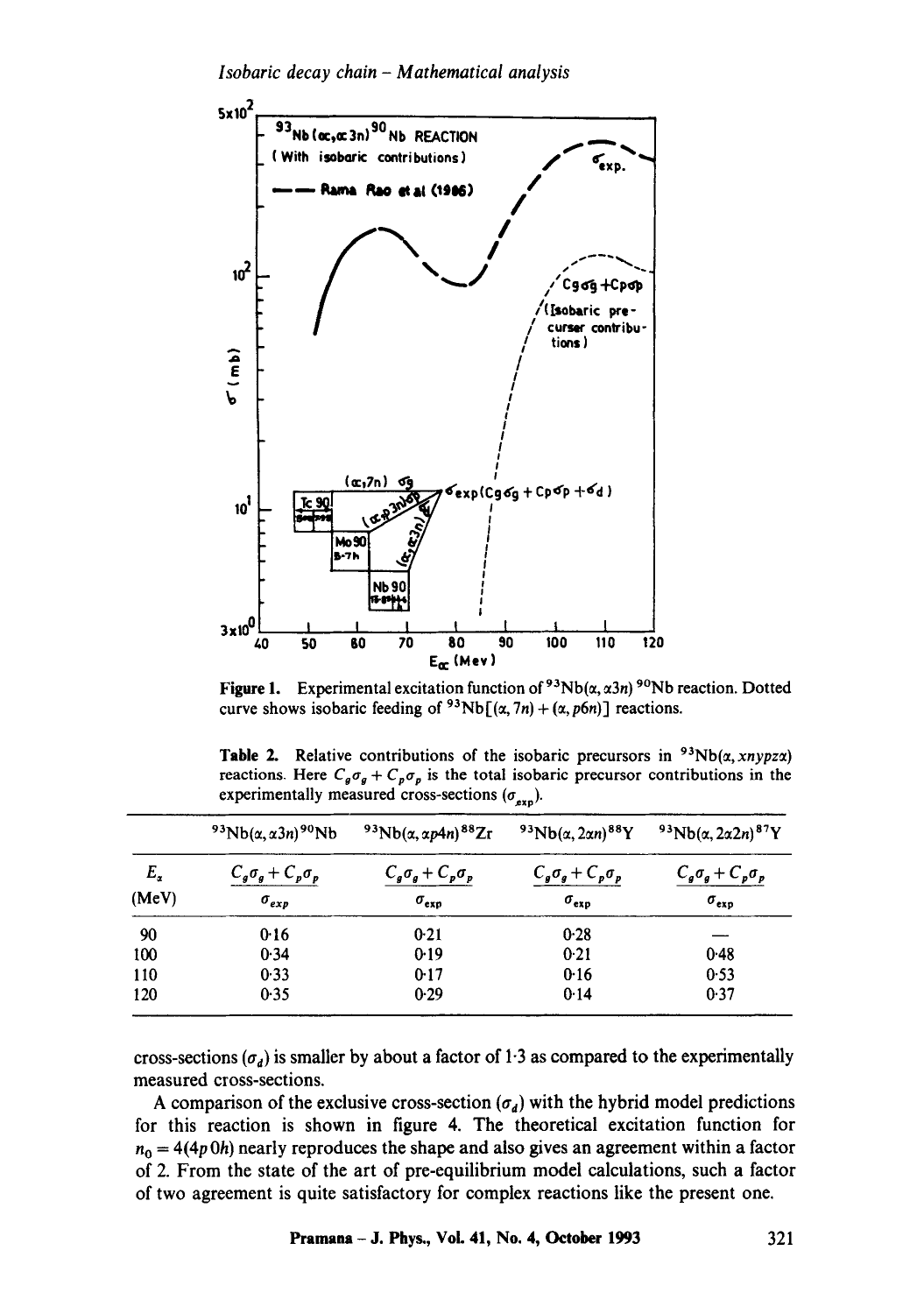

Figure 2. Comparison of theoretical results with the experimental results for  $93Nb(\alpha, \alpha 3n)$  90Nb reaction.



Figure 3. Experimental excitation function of  $93Nb(\alpha, \alpha p4n)$   $88Zr$  reaction. Dotted curve shows isobaric feeding of <sup>93</sup>Nb[( $\alpha$ ,  $p8n$ ) + ( $\alpha$ ,  $\alpha$ 5n)] reactions.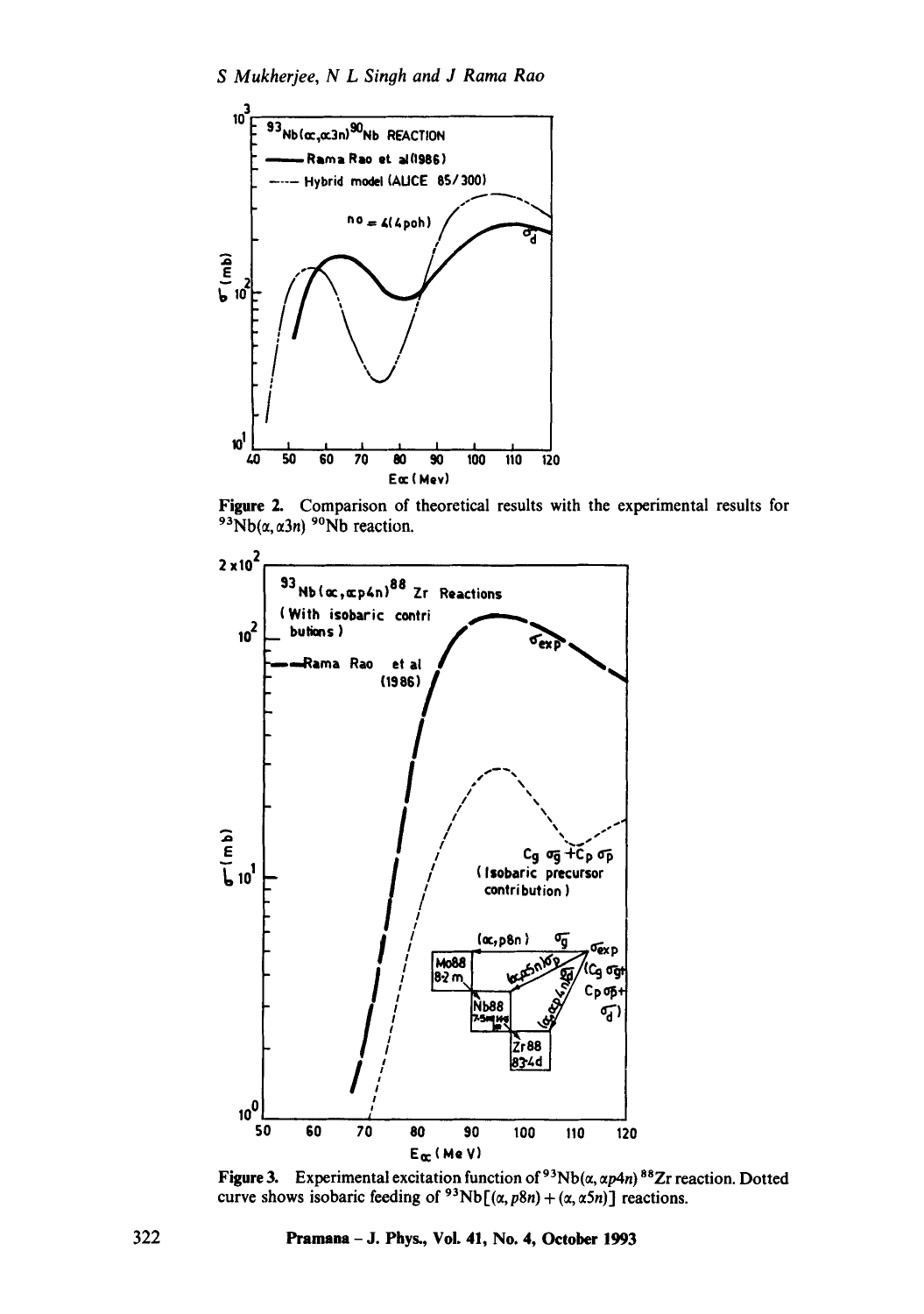

Figure 4. Comparison of theoretical results with experimental results for  $93Nb(\alpha, \alpha p4n)$   $88Zr$  reaction.

# $3.3^{93}Nb(\alpha,2\alpha n)^{88}Y$  reaction

The excitation function for the raw data is shown in figure 5, alongwith the isobaric precursor contributions. Table 2 shows that the isobaric precursor contribution varies between 15 and 30% in the high energy region, and exceeds the experimental errors of the measurements. Figure 9c further shows that the exclusive cross-sections  $(\sigma_d)$  is about a factor 1.2 smaller than the experimentally measured cross-sections ( $\sigma_{\text{exp}}$ ).

Figure 6, shows a similar comparison between the exclusive experimental results and the hybrid model prediction for the reaction. There is a better agreement in the energy region between 80 and 120 MeV. In view of the increased alpha multiplicity, this improved agreement in the high energy region is praiseworthy.

# 3.4  $93Nb(\alpha,2\alpha2n)$  <sup>87</sup>*Y reaction*

Figure 7, shows the excitation function for the raw data, alongwith the isobars contributing to the reaction as shown in the inset. Table 2, shows that the isobaric precursor contribution in this case is nearly 50% of the cross-section at maximum. This observation emphasizes the need for the analytical approach used in the present work. Further, it is shown in figure 9d that the exclusive cross-sections  $(\sigma_d)$  is almost half at the peak as compared to the experimentally measured cross-sections ( $\sigma_{\text{exp}}$ ).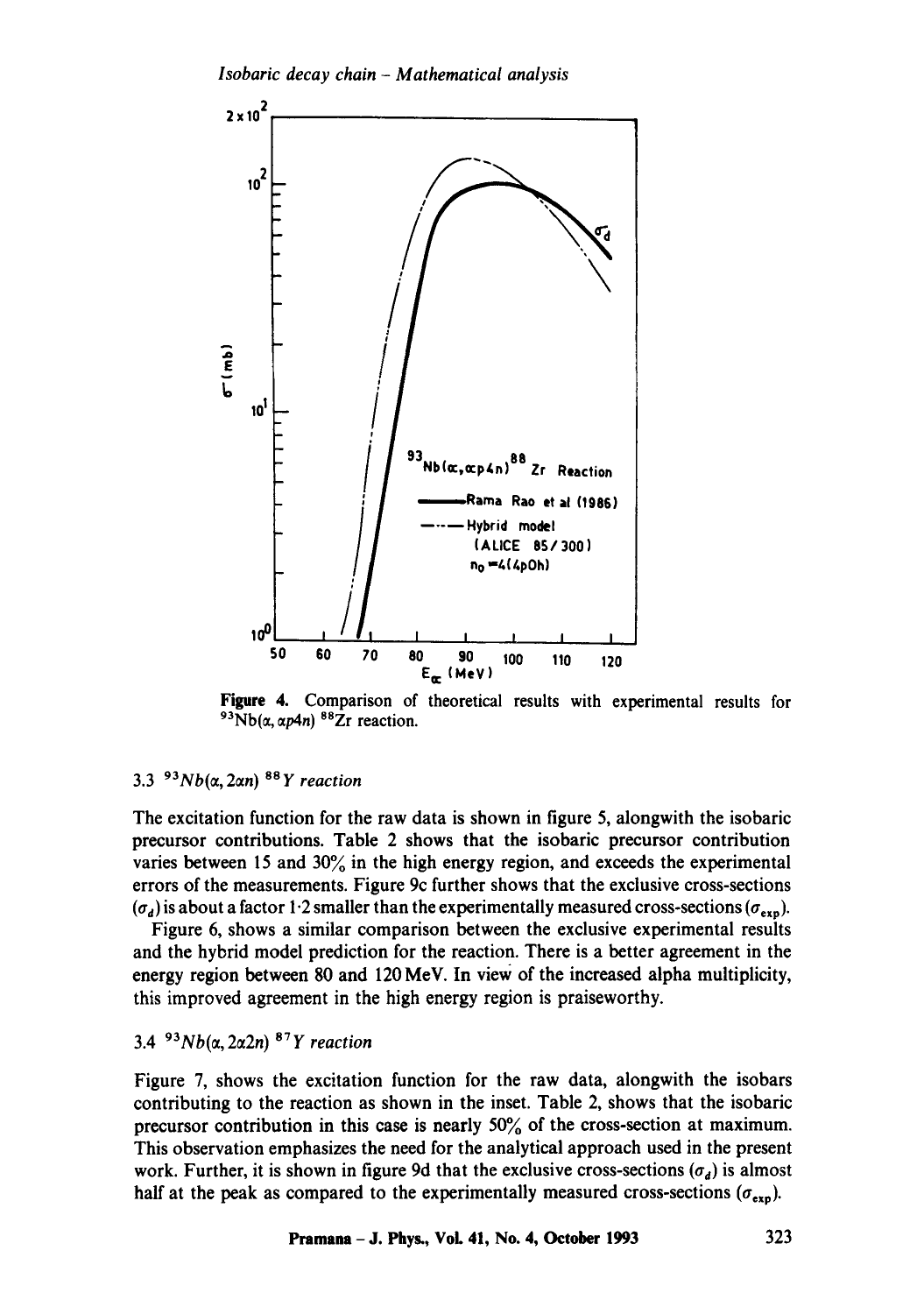

Pramana - J. Phys., Vol. 41, No. 4, October 1993

324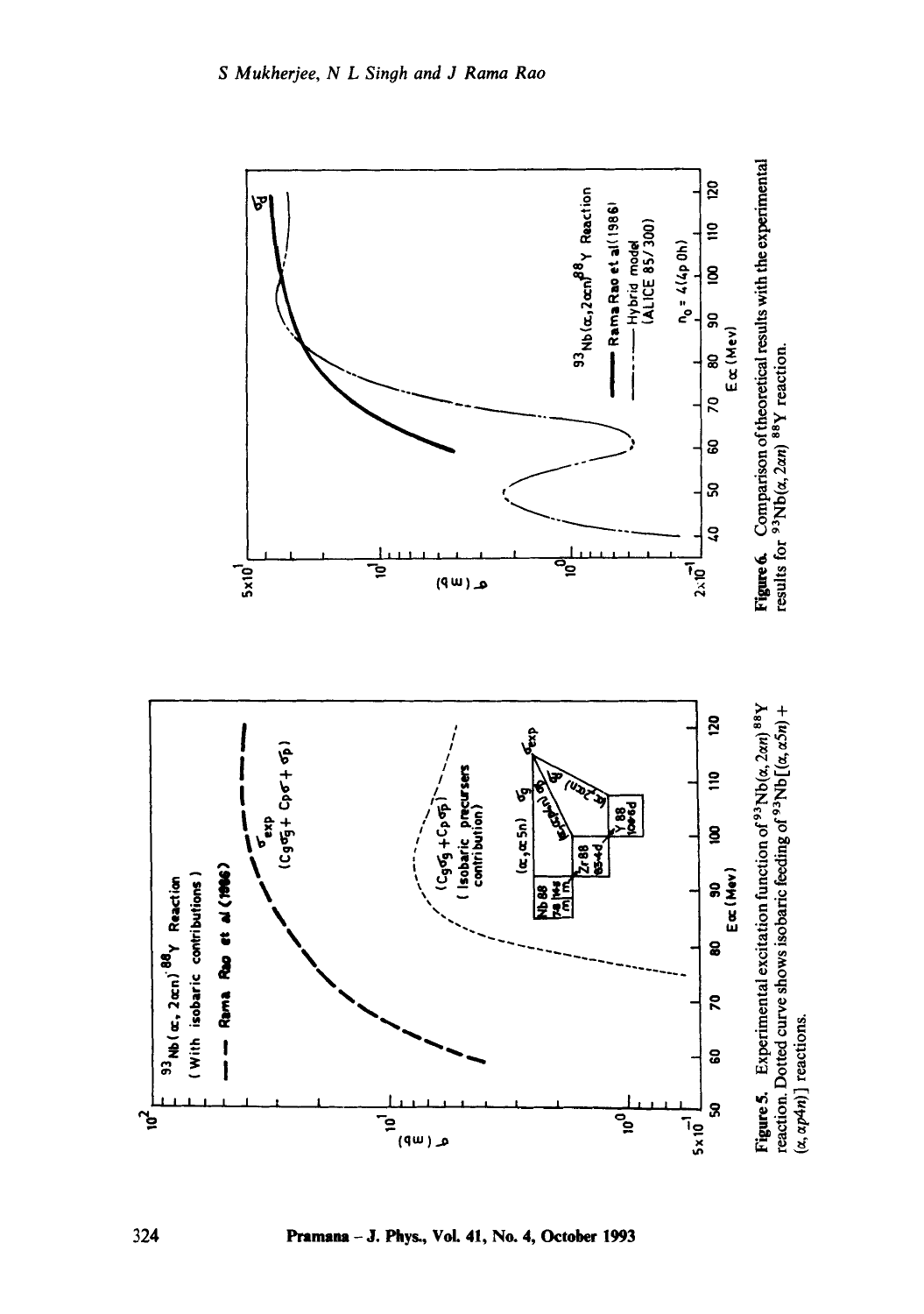



ទូ

ິສ י"<br>ק

**7 |** 

₽

م (۹۳)

**Nb87** 

진도<br>있다

 $2 \times 10^{-2}$ 

 $\tilde{e}$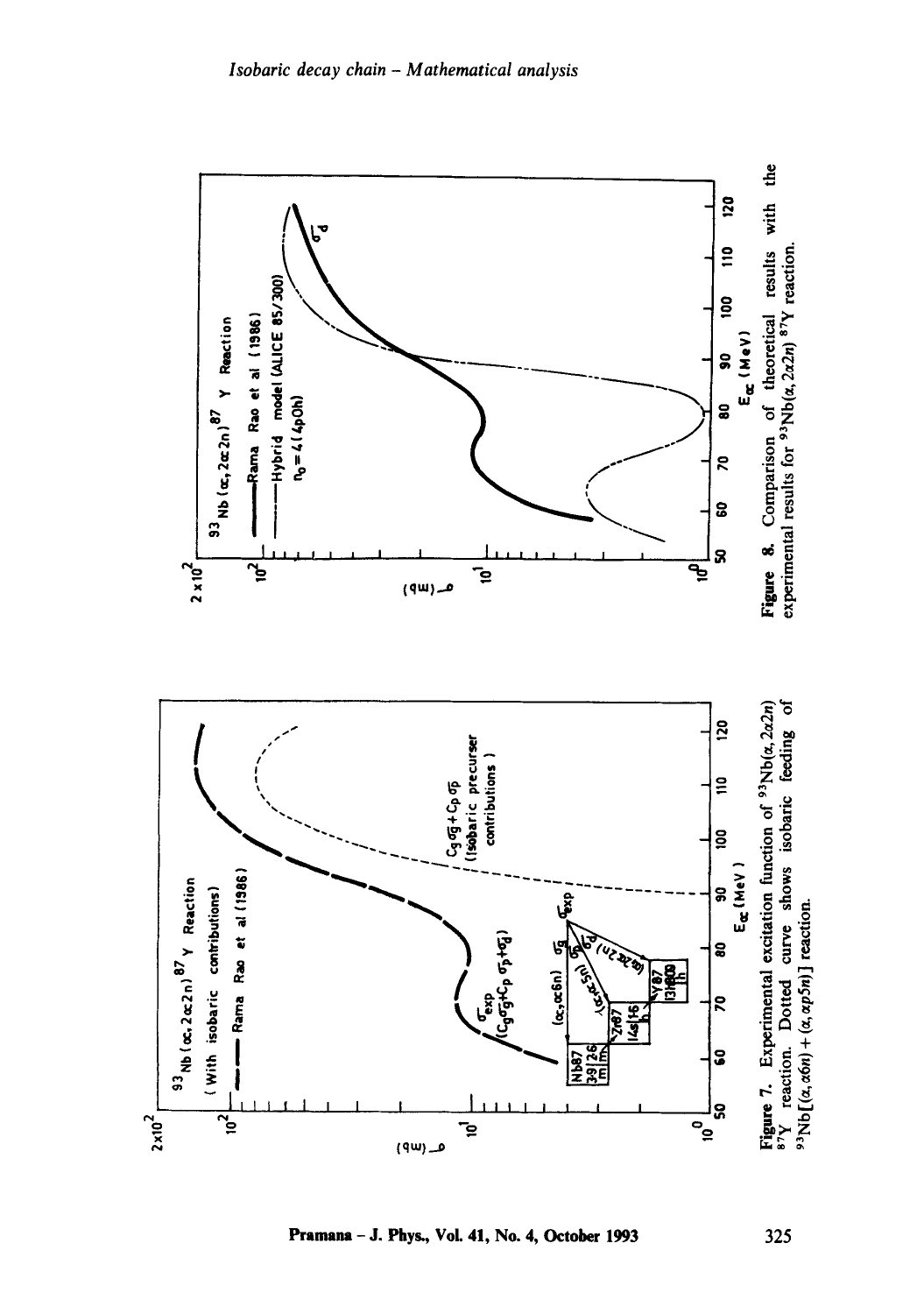

Figure 9. Comparison of the excitation functions of experimentally measured cross section (dashed curve) with the cross section excluding isobaric contributions (solid curve).

A comparison of the experimental results and the hybrid model predictions in figure 8, indicates the evidence for the emission of pre-equilibrium alpha particles around 80 MeV. At high energies beyond 90 MeV, the predicted values are reasonably close to the experimental values.

326 Pramana - J. Phys., VoL 41, No. 4, October 1993